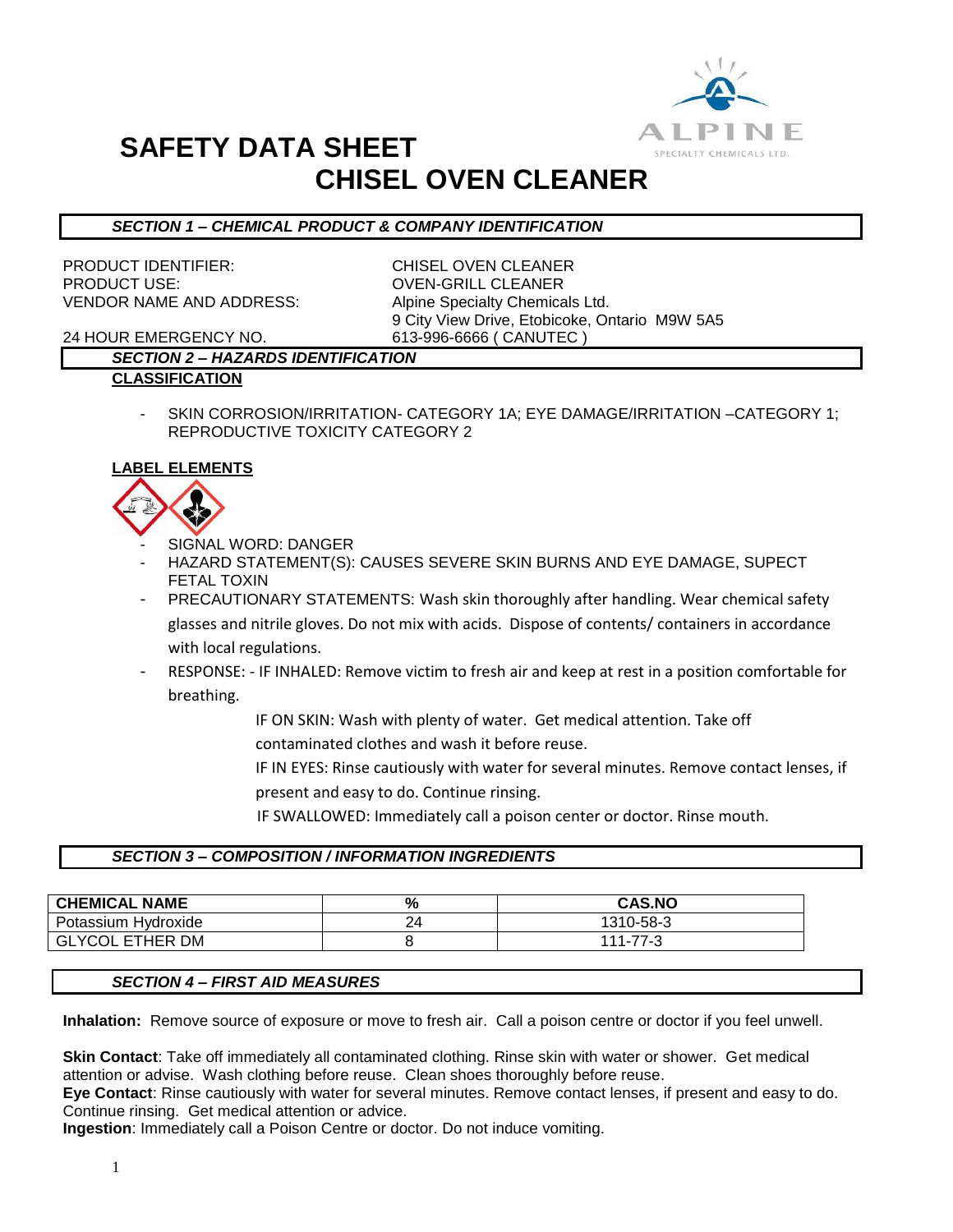# **SAFETY DATA SHEET CHISEL OVEN CLEANER**

**Note to physician**: Treat symptomatically, no specific antidote. See toxicological information (section 11)

#### *SECTION 5 – FIRE FIGHTING MEASURES*

#### **Extinguishing Media:**

**Suitable Extinguishing Media:** Use water spray, fog or foam.

**Unsuitable Extinguishing Media:** None known

 **Specific hazards arising from the product:** No specific fire or explosion hazard.

**Hazardous thermal decomposition products:** Decomposition products may include the following materials:carbon oxides, nitrogen oxides, smoke, part oxidized hydrocarbon fragments.

**Advice for fire-fighters:** Not available.

#### *SECTION 6 – ACCIDENTAL RELEASE MEASURES*

**Personal precautions, protective equipment and emergency procedures:**

Wear suitable protective clothing. Wear eye/face protection.

**Environmental precautions:** Do not allow to enter drains, sewers or watercourses. Advise authorities if spillage has entered water course or sewer or has contaminated soil or vegetation**.** 

**Methods and materials for containment and cleaning up**:

Ventilate contaminated area; recover free liquid with suitable pumps; Absorb residue on an inert sorbent, sweep, shovel & store in closed containers for recycling or disposal.

 **Reference to other sections See also Section 8.**

## *SECTION 7 – HANDLING AND STORAGE*

**Precautions for safe handling**: Ventilate adequately, otherwise wear an appropriate breathing apparatus. Avoid contact with eyes, skin or clothing. Wash thoroughly after handling.

**Storage Procedures**: Keep containers closed when not in use. Store between the following temperatures: 15 to 40°C.

#### *SECTION 8 – EXPOSURE CONTROLS/PERSONAL PROTECTION*

|                                  | ACGIH TLV          |      | <b>OSHA PEL</b>    |         | AIHA WEEL             |                     |
|----------------------------------|--------------------|------|--------------------|---------|-----------------------|---------------------|
| <b>CHEMICAL NAME</b>             | TWA                | STEL | TWA                | Ceiling | 8 hour TWA            | Short term TWA<br>© |
| Potassium Hydroxide              | $2 \text{ mg/m}^3$ |      | 2mg/m <sup>3</sup> |         | $2$ mg/m <sup>3</sup> |                     |
| <b>GLYCOL ETHER</b><br><b>DM</b> | Not available      |      | Not available      |         | Not available         |                     |

ACGIH= American Conference of Governmental Industrial Hygienists. TLV = Threshold Limit Value. TWA = Timeweighted Average. STEL = Short-term Exposure Limit OSHA = US Occupational Safety and Health Administration. PEL = Permissible Exposure Limits. AIHA = AIHA Guideline Foundation. WEEL = Workplace Environmental Exposure Limit.

**Appropriate Engineering Control**: Good general ventilation should be sufficient to control worker exposure to airborne contaminants.

#### **Individual Protection Measure:**

**Eye/Face Protection:** Do not get into eyes. Wear chemical safety goggles.

**Skin Protection:** Prevent all skin contact, wear nitrile gloves.

**Respiratory protection**: Not required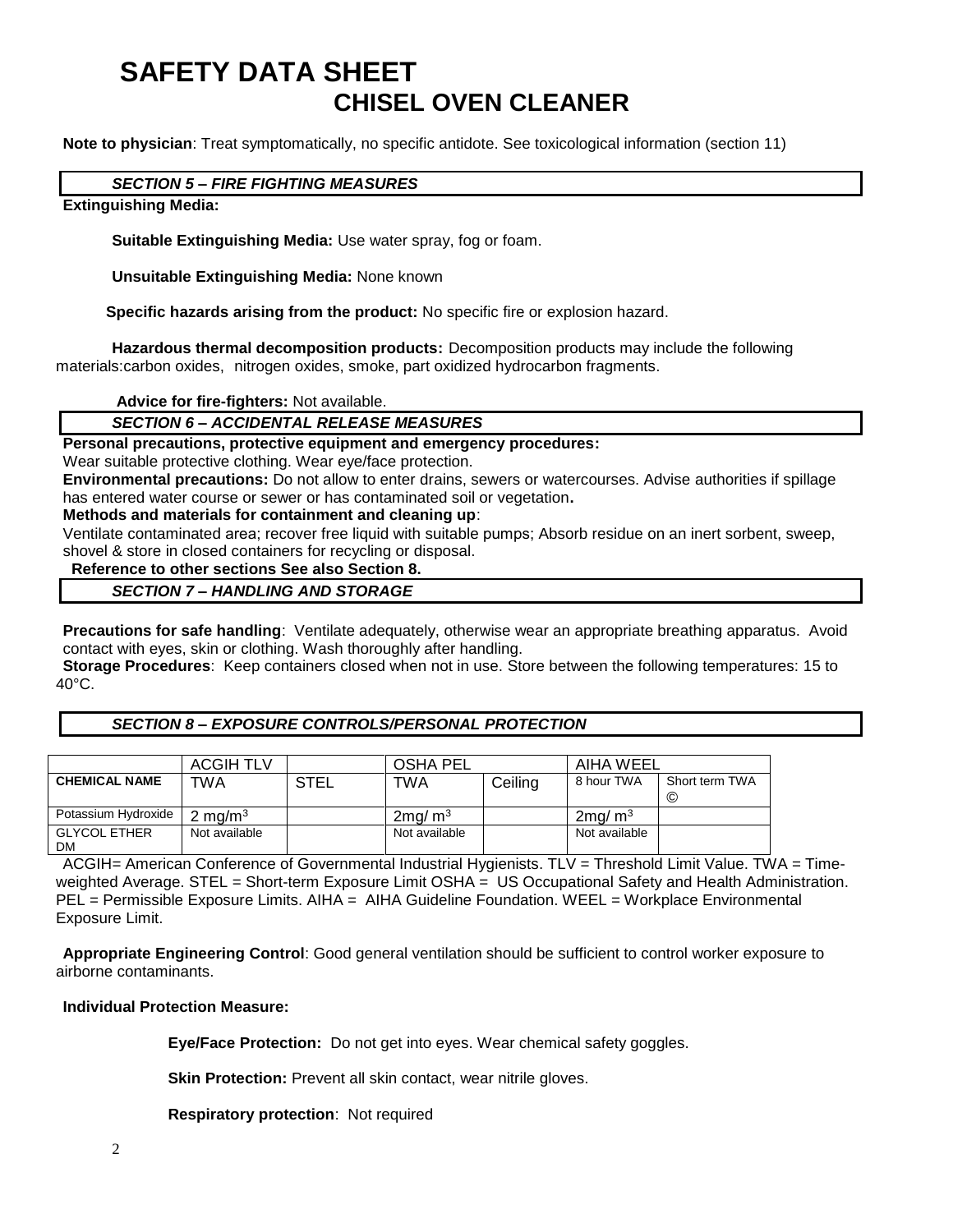## **SAFETY DATA SHEET CHISEL OVEN CLEANER**

## *SECTION 9 – PHYSICAL AND CHEMICAL PROPERTIES*

| Appearance:                                    | Dark viscous liquid.           |
|------------------------------------------------|--------------------------------|
| Odour:                                         | Mild odour.                    |
| <b>Odor Threshold:</b>                         | Not available                  |
| Initial boiling point and<br>boiling range     | Not available                  |
| $pH$ :                                         | 14 (100 %)                     |
| <b>Melting Point:</b>                          | Not available                  |
| <b>Thermal decomposition:</b>                  | Not available                  |
| <b>Flash Point:</b>                            | Not available                  |
| <b>Evaporation Rate:</b>                       | Not available                  |
| <b>Flammability:</b>                           | Not available                  |
| <b>Explosive Limit:</b>                        | Not available                  |
| <b>Upper explosion limit:</b>                  | Not available                  |
| Lower explosion limit:                         | Not available                  |
| <b>Relative Density:</b>                       | Approx. = $1.2$ (Water = $1$ ) |
| <b>Viscosity:</b>                              | Not available                  |
| VOC:                                           | Not available                  |
| <b>Solubility in water:</b>                    | Soluble                        |
| Solubility in other solvents:                  | Not available                  |
| <b>Partition coefficient:</b><br>octanol/water | Not available                  |
| Molecular weight:                              | Not available                  |

## *Oxidizing properties: Not available SECTION 10 – STABILITY AND REACTIVITY*

STABILITY: Stable<br>
INCOMPATIBILITY: Stable<br>
Acids. INCOMPATIBILITY: HAZARDOUS DECOMPOSITION PRODUCTS: None HAZARDOUS POLYMERIZATION: Will not occur.<br>CONDITIONS TO AVOID: CONDITIONS ON

Contact with acids will generate heat.

#### *SECTION 11 – TOXICOLOGICAL INFORMATION*

| <b>Chemical Name</b> | <b>LC50</b>          | <b>LD50</b>                  | LD50 $^{\prime}$<br>ˈ dermal |
|----------------------|----------------------|------------------------------|------------------------------|
| Potassium Hydroxide  | 80 mg/l (daphnia)    | 273 mg/kg (rat)              | ATE > 2000 ma/ka             |
| Glycol Ether DM      | above50.000ppm (rat) | 4140mg/kg (rat & guinea pig) | 2590mg/kg (rabbit)           |